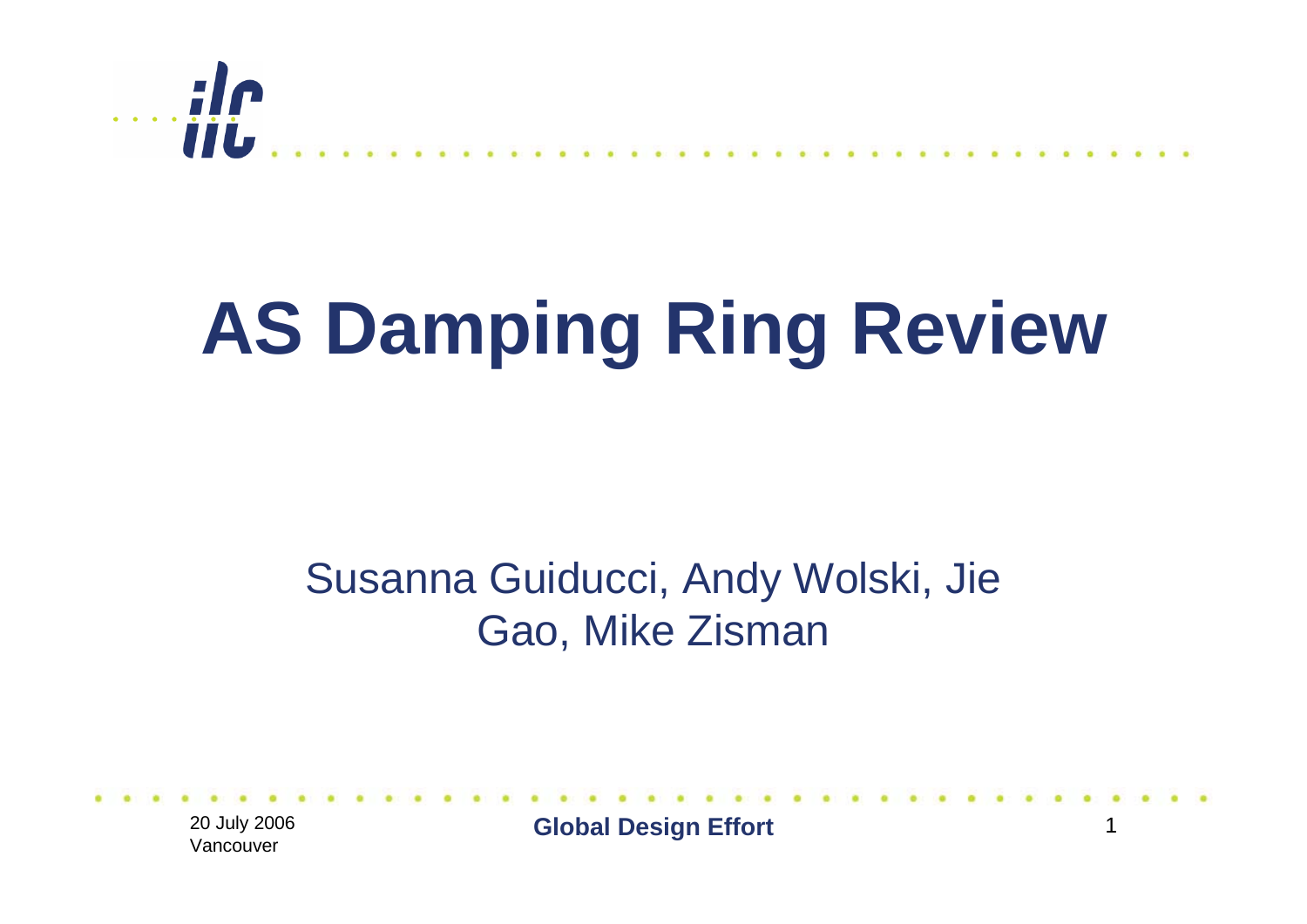### $\ldots$ ile iiL.

### A plan for the RDR was established early

- Local (to the damping rings) experts were identified, to work with the Area System Leaders on specifying and counting components in the damping rings.
- Parameters are recorded on "Component Specification Sheets", which include references to information sources, and contact details for the responsible people.
- A "Specifications and Costs Coordinator" (Andy Wolski) will manage and collect component specifications and costs and compile the Sheets
- Completed Component Specification Sheets are kept in a central repository, to act as a central resource and reference.
- The repository was kindly set up by Mark Palmer at Cornell:
- •https://wiki.lepp.cornell.edu/ilc/bin/view/Public/DampingRings/ReferenceDesignReport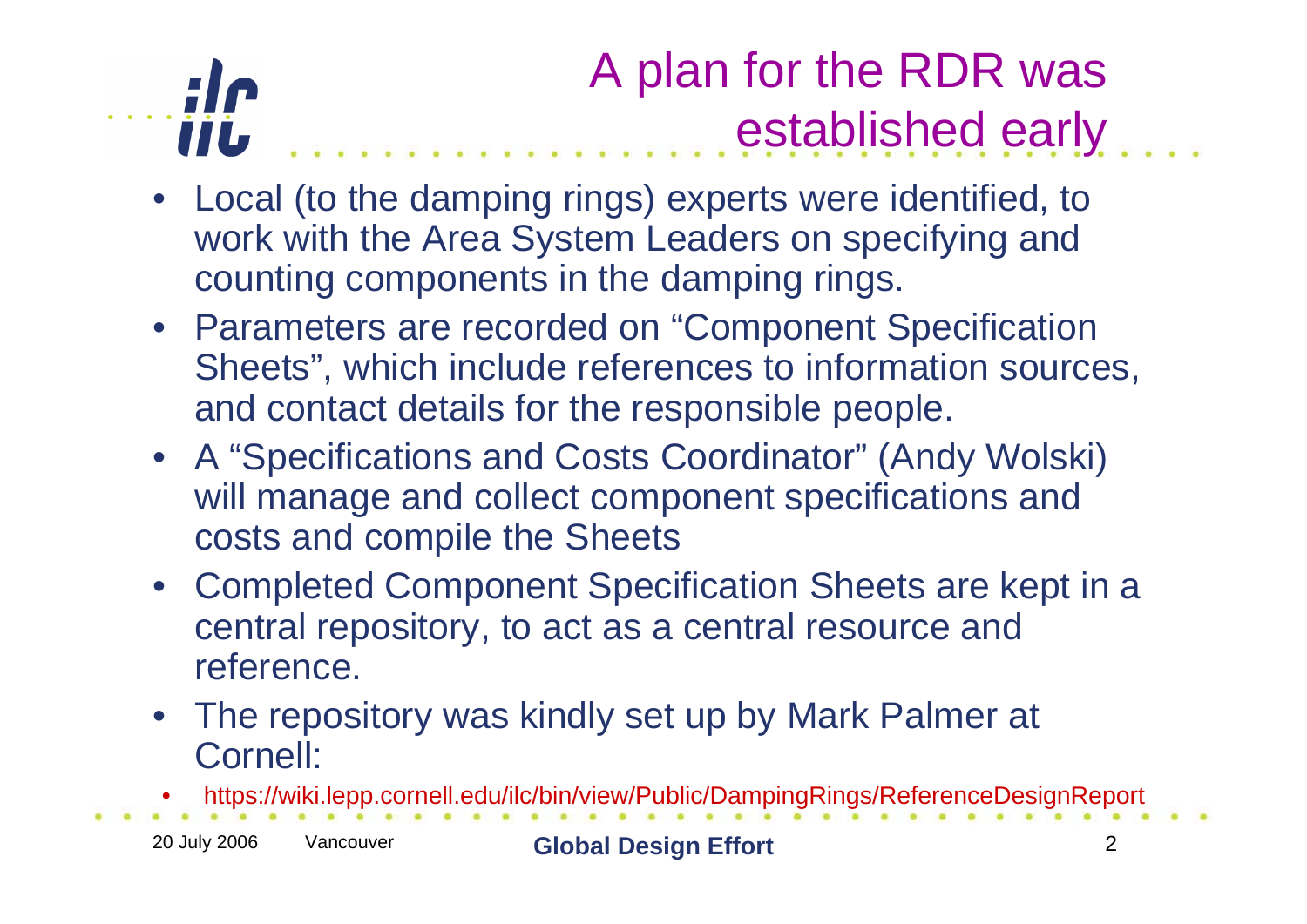#### $\cdots$ ile Responsibilities are shared between Area System Leaders

| <b>Technical or Global Group</b>         | <b>DR AS Contact</b>    | <b>TG or GG Contact</b> |
|------------------------------------------|-------------------------|-------------------------|
| <b>Magnets</b>                           | Mike Zisman             | <b>John Tompkins</b>    |
| Cryogenics – wiggler                     | <b>Mike Zisman</b>      | <b>Laurent Tavian</b>   |
| Cryogenics - RF                          | <b>Susanna Guiducci</b> | <b>Laurent Tavian</b>   |
| <b>RF Power</b>                          | Susanna Guiducci        | Shigeki Fukuda          |
| Instrumentation                          | <b>Susanna Guiducci</b> | <b>Mark Ross</b>        |
| <b>Controls</b>                          | <b>Susanna Guiducci</b> | <b>John Carwardine</b>  |
| Vacuum                                   | <b>Andy Wolski</b>      | <b>John Noonan</b>      |
| Conventional<br><b>Facilities/Siting</b> | <b>Andy Wolski</b>      | <b>Tom Lackowski</b>    |
| <b>Design Cost Board</b>                 | <b>Andy Wolski</b>      | Jean-Pierre Delahaye    |
| <b>Dumps and Collimators</b>             | <b>Mike Zisman</b>      | <b>Tom Markiewicz</b>   |
| <b>Installation</b>                      | <b>Mike Zisman</b>      | <b>Fred Aseri</b>       |
| Commisioning, Ops,<br><b>Reliability</b> | Mike Zisman             | <b>Tom Himel</b>        |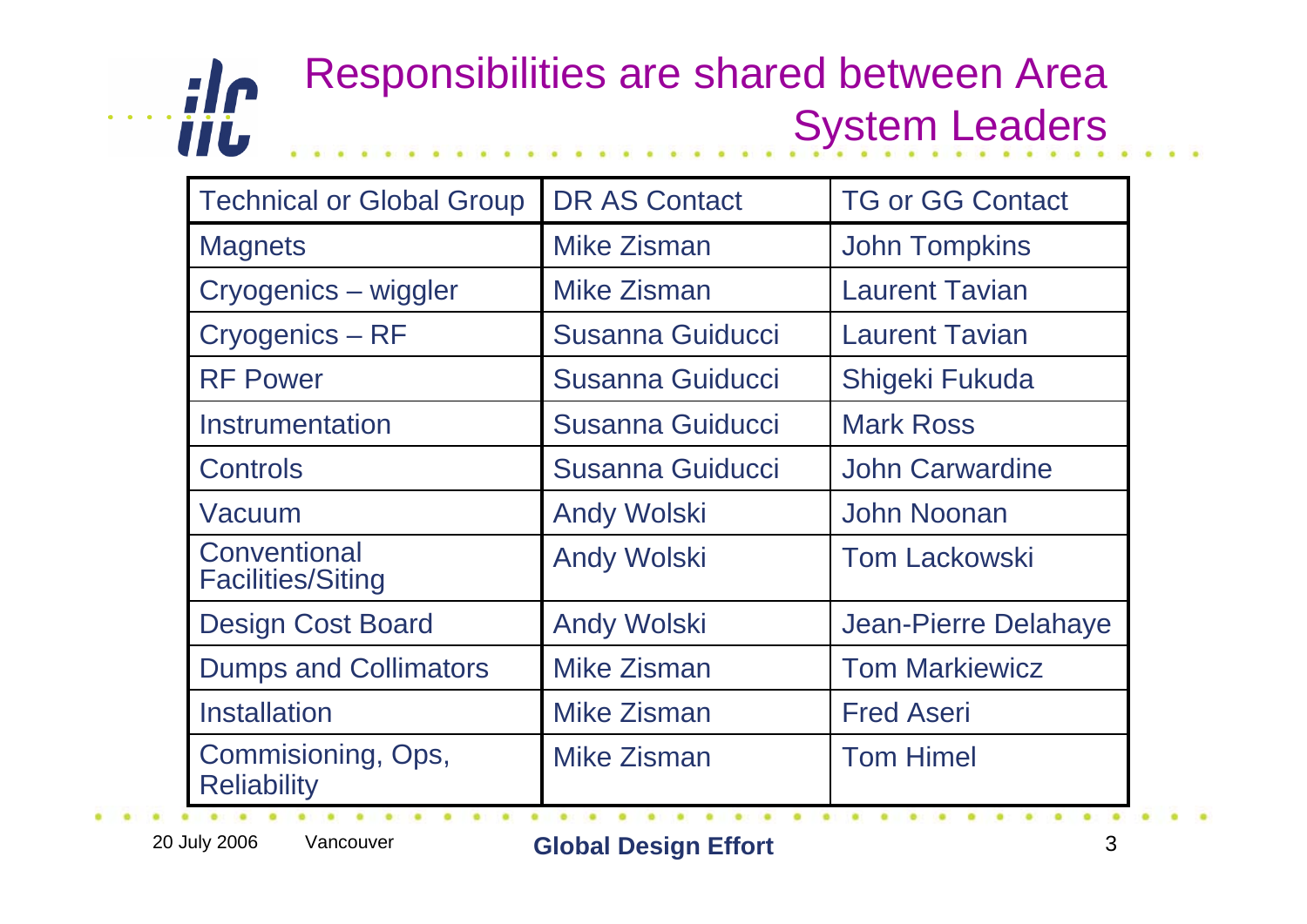



•Technical subsystem specifications are set by the lattice •Having a single, stable, lattice design is essential for a consistent cost model

•A lattice satisfying basic requirements on circumference, damping times, emittance, bunch length, dynamic aperture etc. has been presented at Bangalore

•From discussion with Technical/Global groups the requirement of minimizing the number of wiggler/RF sections, to reduce costs associated with access shafts, came out

•A final "RDR" version of the lattice, including suggested modifications has been now put on the web (Aimin Xiao, ANL)

•Alternative configurations (FODO lattice) are being studied (Yi Peng Sun, IHEP)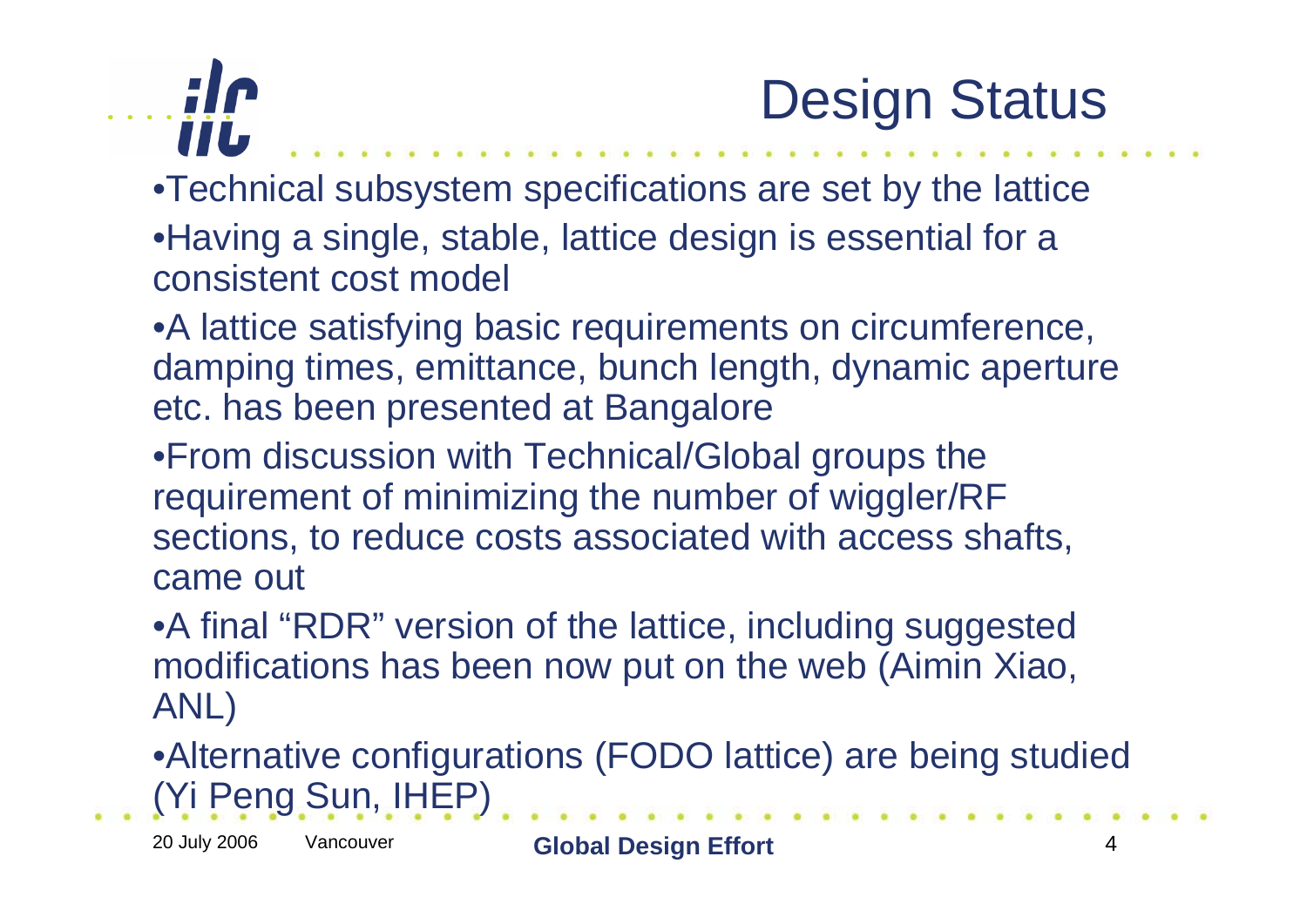





•The ring is has roughly 6-fold symmetry, with 6 straight sections. •4 short straight sections contain wigglers and RF cavities •1 long straight section accommodates injection/extraction lines •1 long straight section accommodates abort line •Each of the 6 arcs is made of 18 TME cells plus dispersion suppressor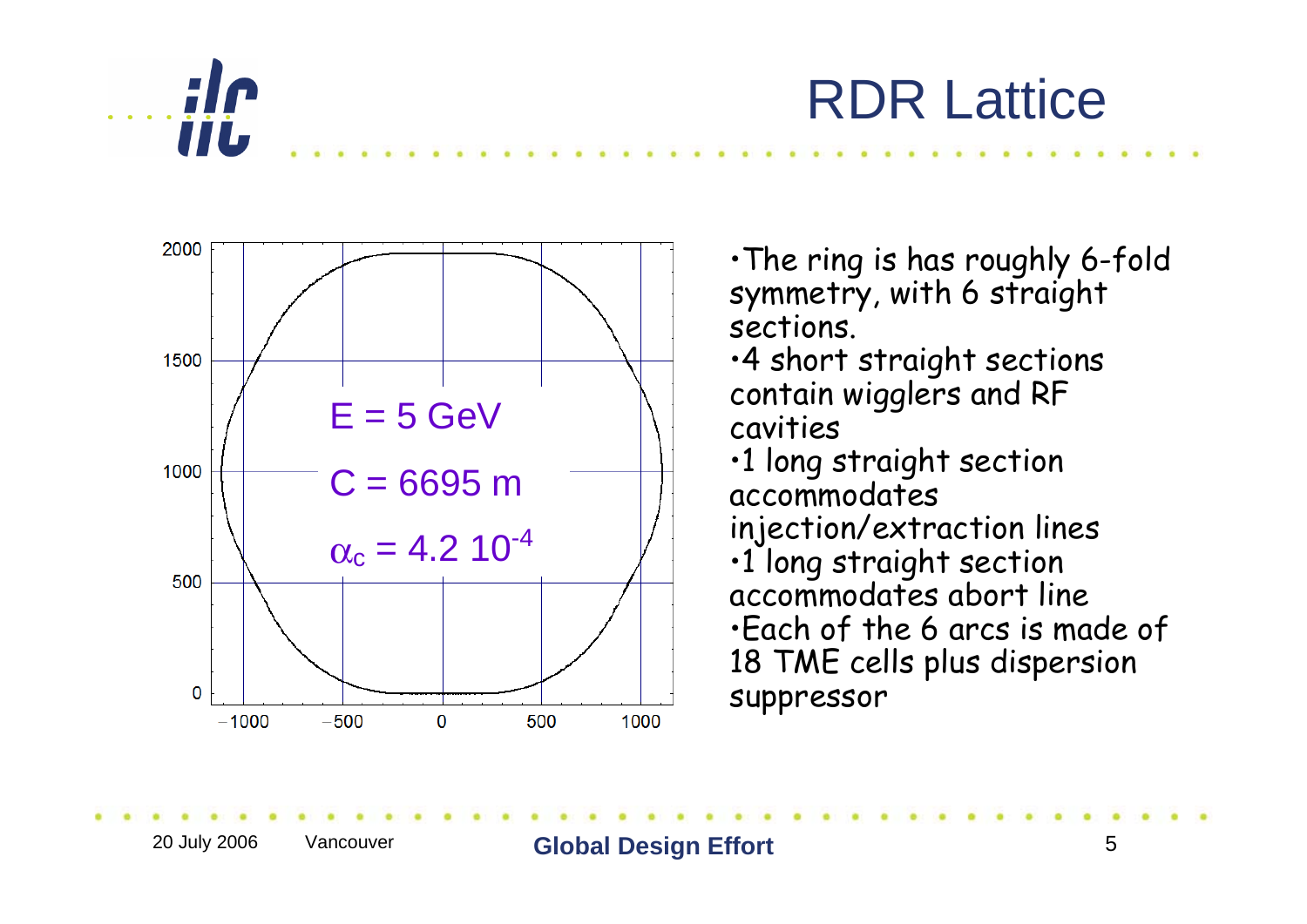### Tunnel Layout



20 July 2006 Vancouver **Global Design Effort** <sup>6</sup>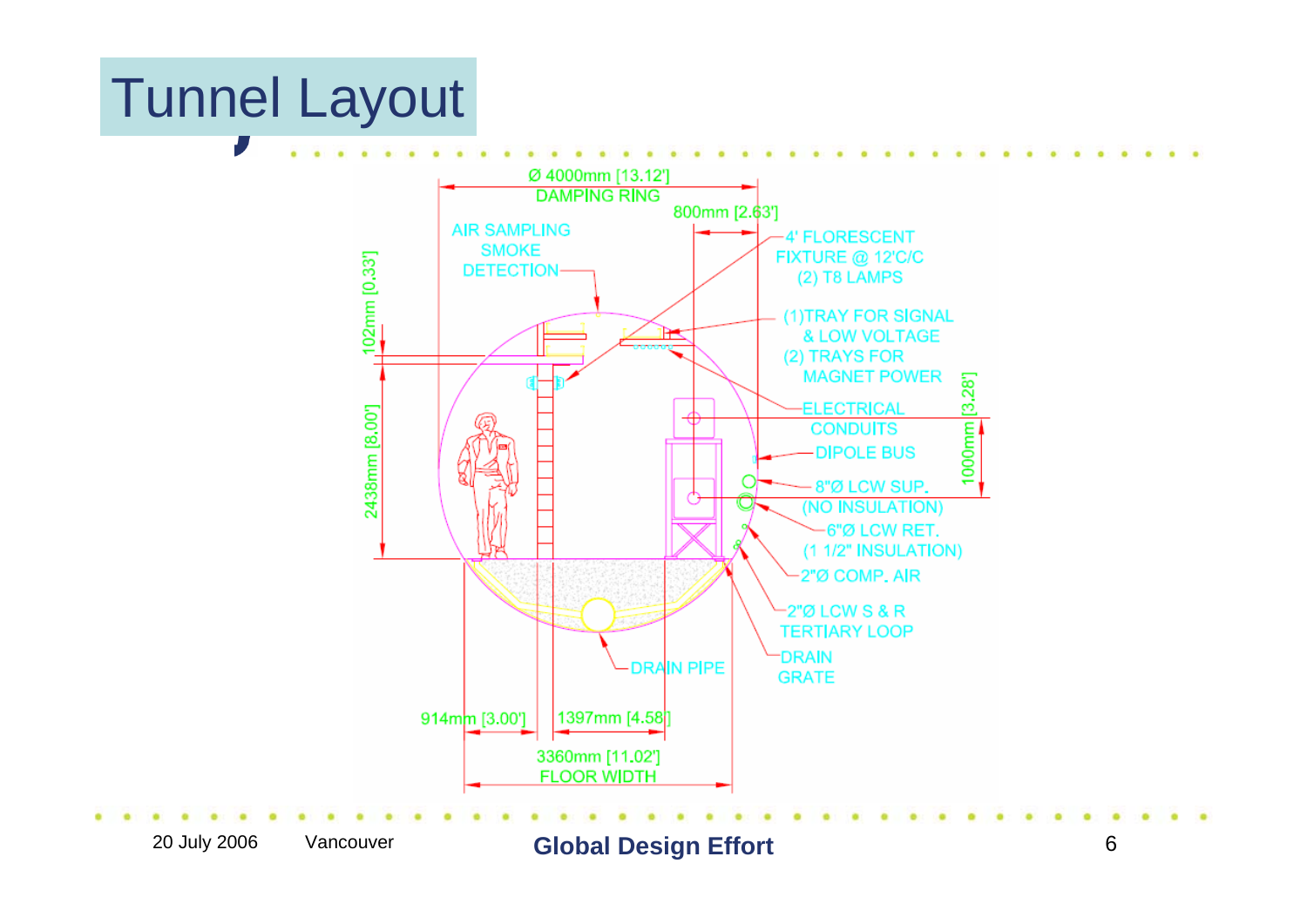



4 major alcoves  $18x10.5x10 m<sup>3</sup>$ , 9 m shaft:

#### wigglers and RF sections

EDR-CONV- Component sheets at:

https://wiki.lepp.cornell.edu/ilc/bin/view/Public/DampingRings/EdrAllCompSpecSheets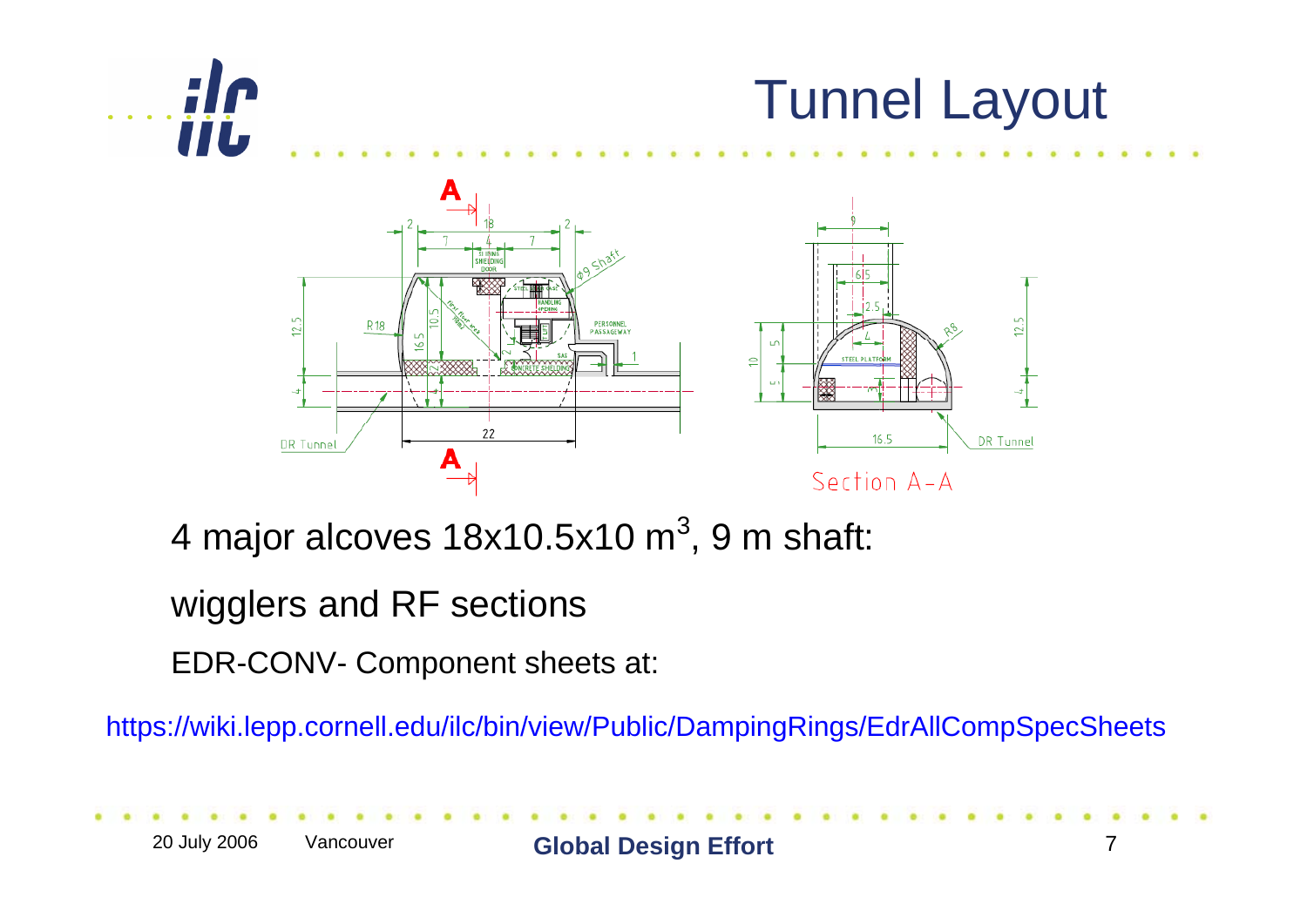

Design Status

•Preliminary estimates for the technical subsystems are in progress.

- – **Specifications are based on the final "RDR" version of the lattice, with RF and wigglers are placed in 4 straight sections**
- •Component specifications are kept in a central repository:

https://wiki.lepp.cornell.edu/ilc/bin/view/Public/DampingRings/WebHome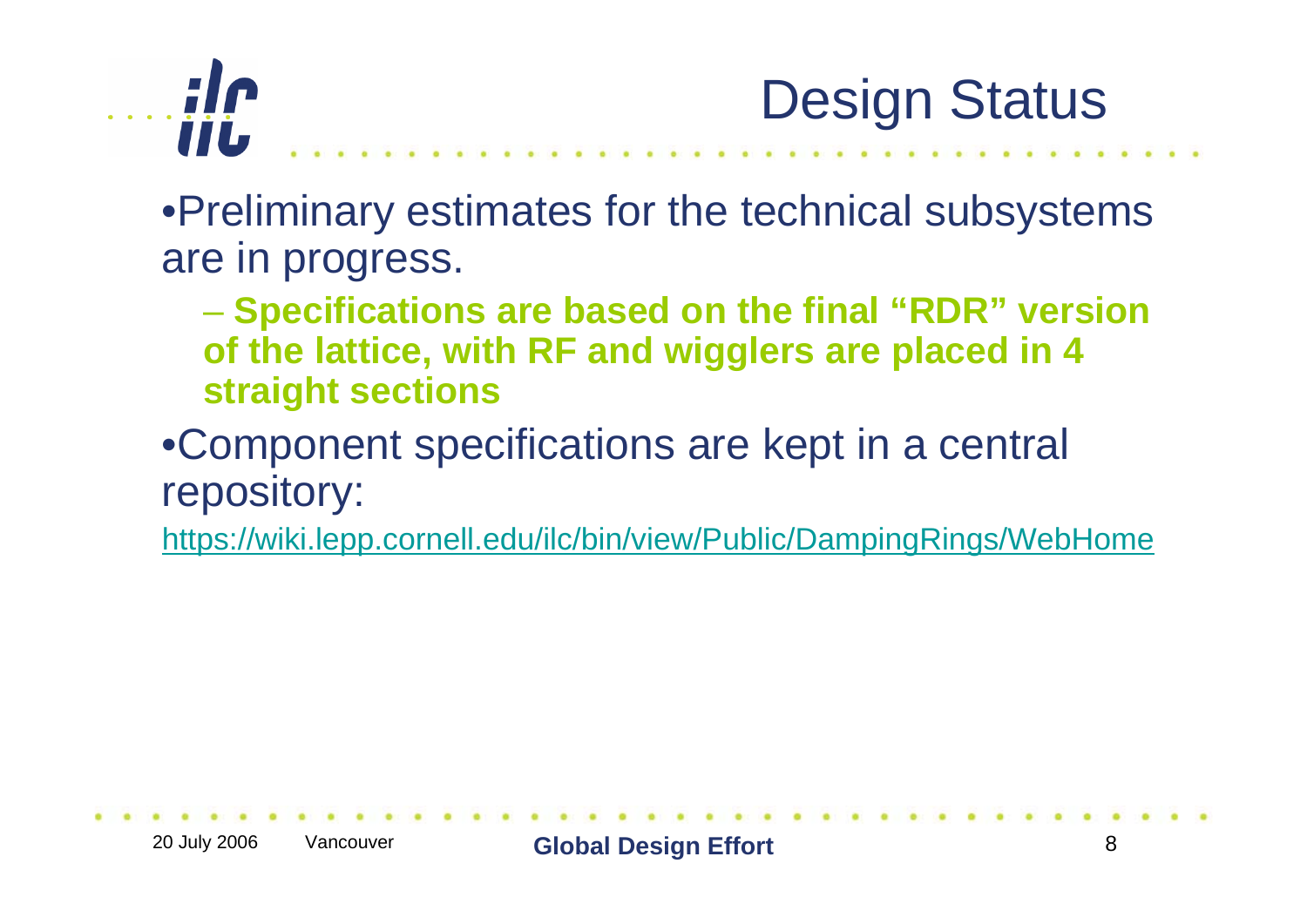



- •Mark Palmer has led the compilation of magnet specifications based on the March version of the lattice.
	- –**https://wiki.lepp.cornell.edu/ilc/pub/Public/DampingRings/MagDocs/OCS2 \_Magnet\_Summary.xls**
- •Several specification sheets are available in the repository.
- •There are cost estimates based on experience with similar magnets (IHEP, LBNL, Cornell):
	- –**Power supplies**
	- –**Magnets**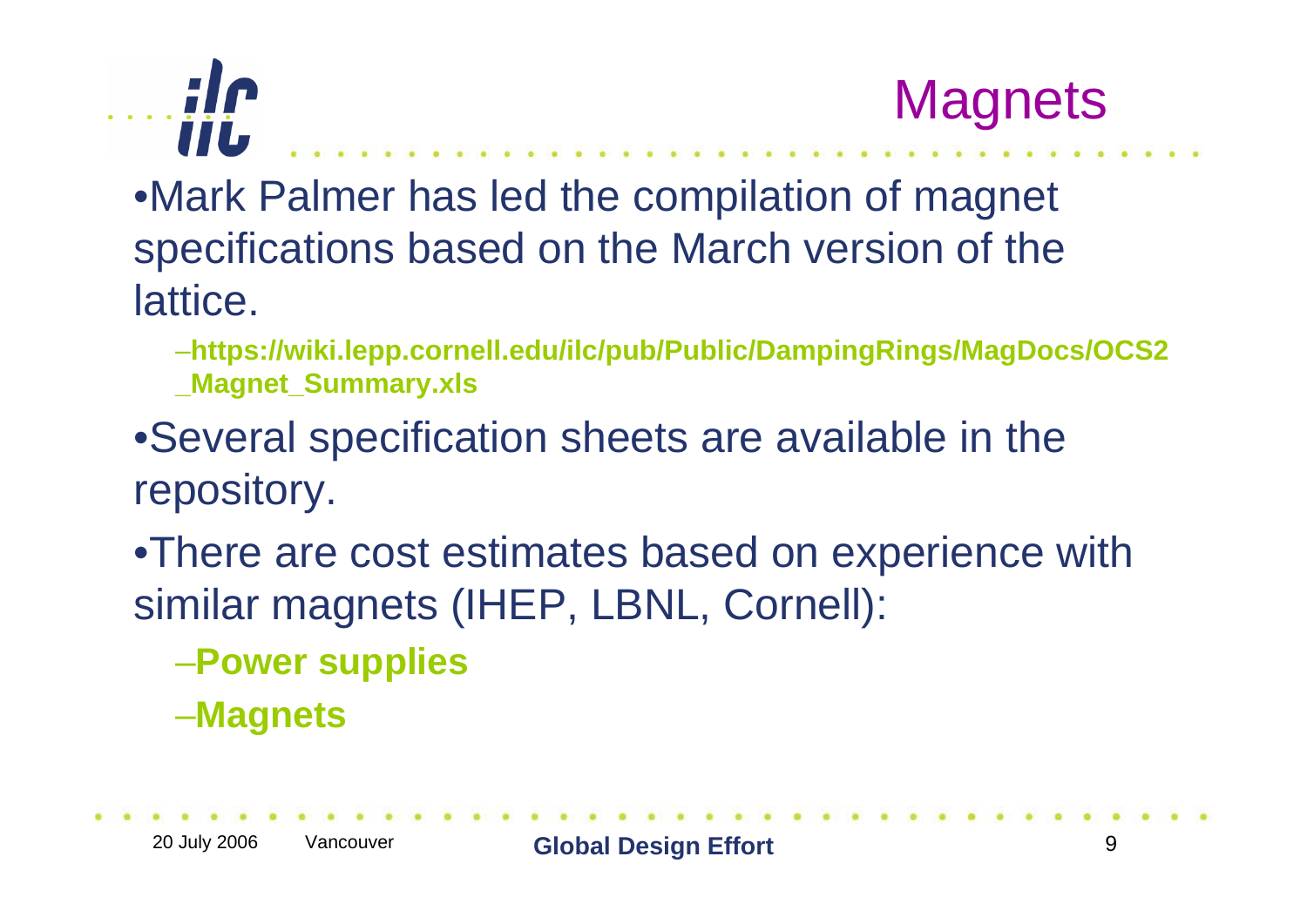



- Superconducting wiggler will be based on CESR-c design.
- Work is being done (by Jeremy Urban, Cornell) on design optimization for reduced cost.
- Final specifications and costing will be done by Cornell (Mark Palmer and Jeremy Urban).
- Present estimate is based on existing CESR-c wiggler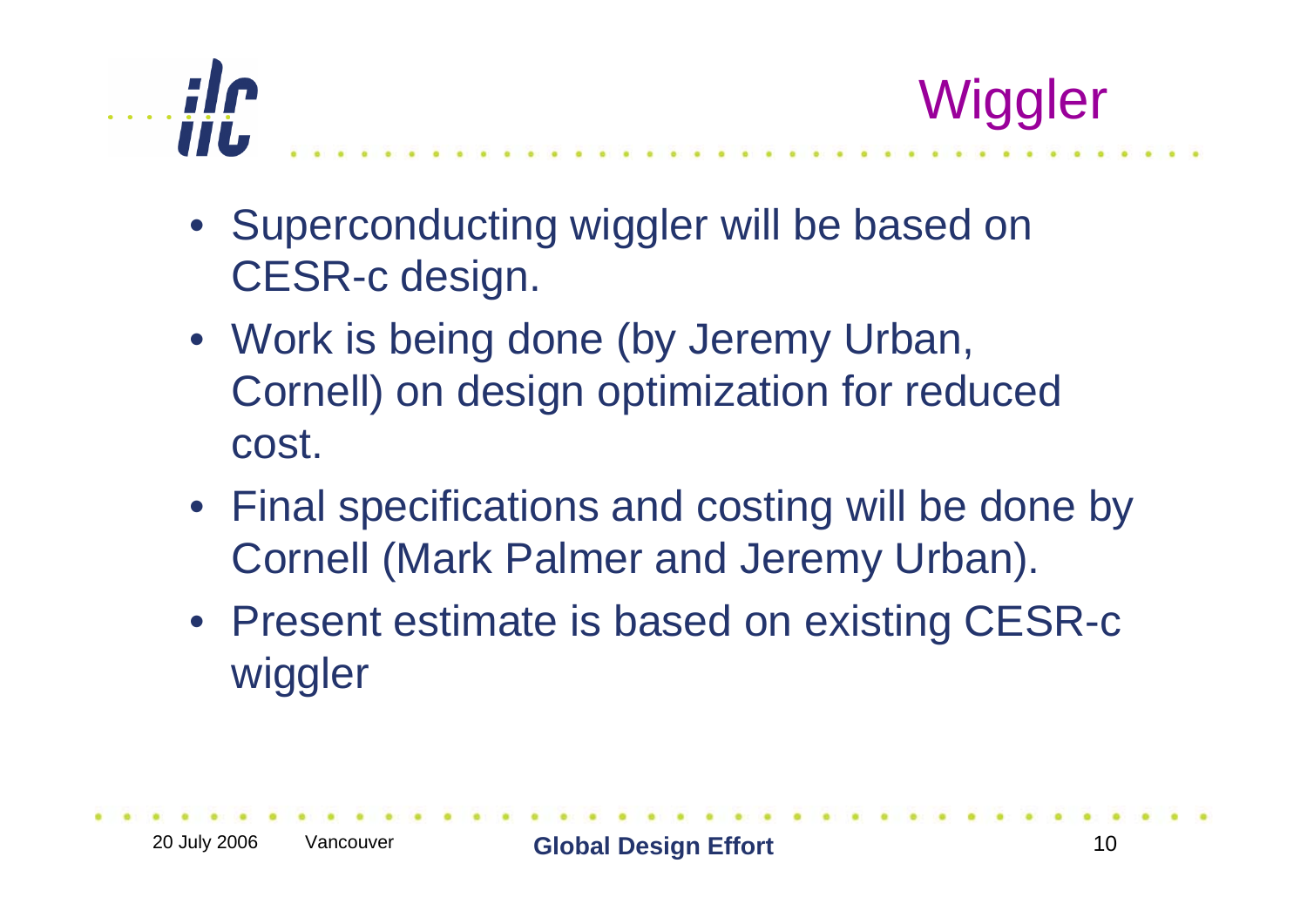# Vacuum Chamber

- □ CESR-c Design:
	- an<br>M CESR chamber integral to cryostat assembly
	- Cold mass bore has 17 cm horizontal aperture
	- an<br>Ma 2.5 kW/wiggler
- **ILCDR Requirements:** 
	- **21** (e<sup>+</sup>) or 42 (e<sup>-</sup>) kW/wiggler
	- an<br>Ma 10 wigglers/60 m section



#### □ RDR plan

 Separated vacuum chamber compatible with present cold bore [Steve Marks,Dave Plate]

**Jeremy Urban May 9, 2006 May 9, 2006 ILCDR Teleconference**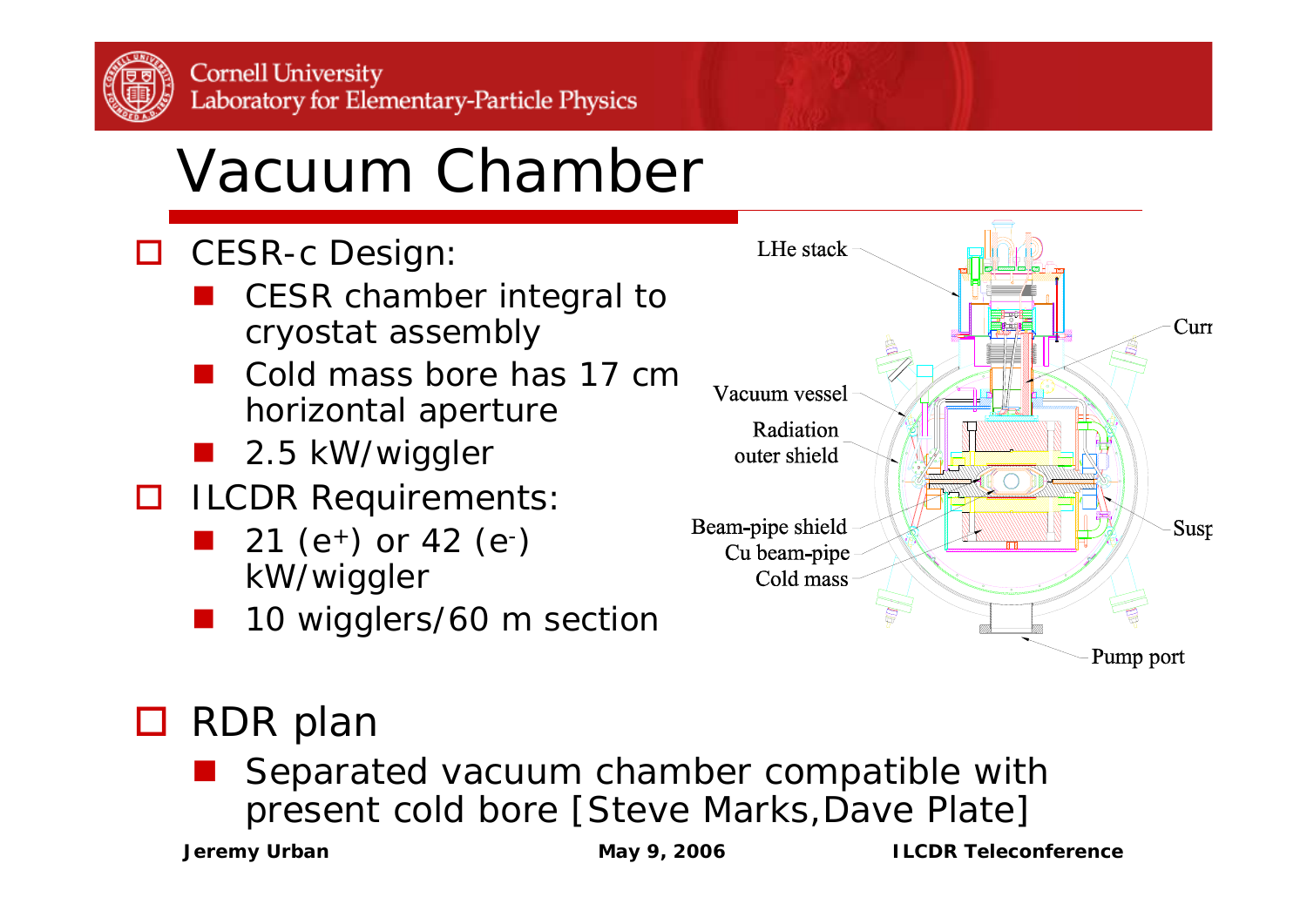

#### RF System and Fast Feedback **Systems** state and a state state state

- $\bullet$  RF system has been specified by Roberto Boni (LNF).
	- **Component Specification Sheets for RF system components have been posted in the repository**
	- **Costing has been done**
	- **Does not include 650 MHz R&D and test facility**
- $\bullet$  Fast feedback systems have been specified and costed by Alessandro Drago (LNF).
	- **Component Specification Sheets are posted in the repository**
	- **Costing has been done**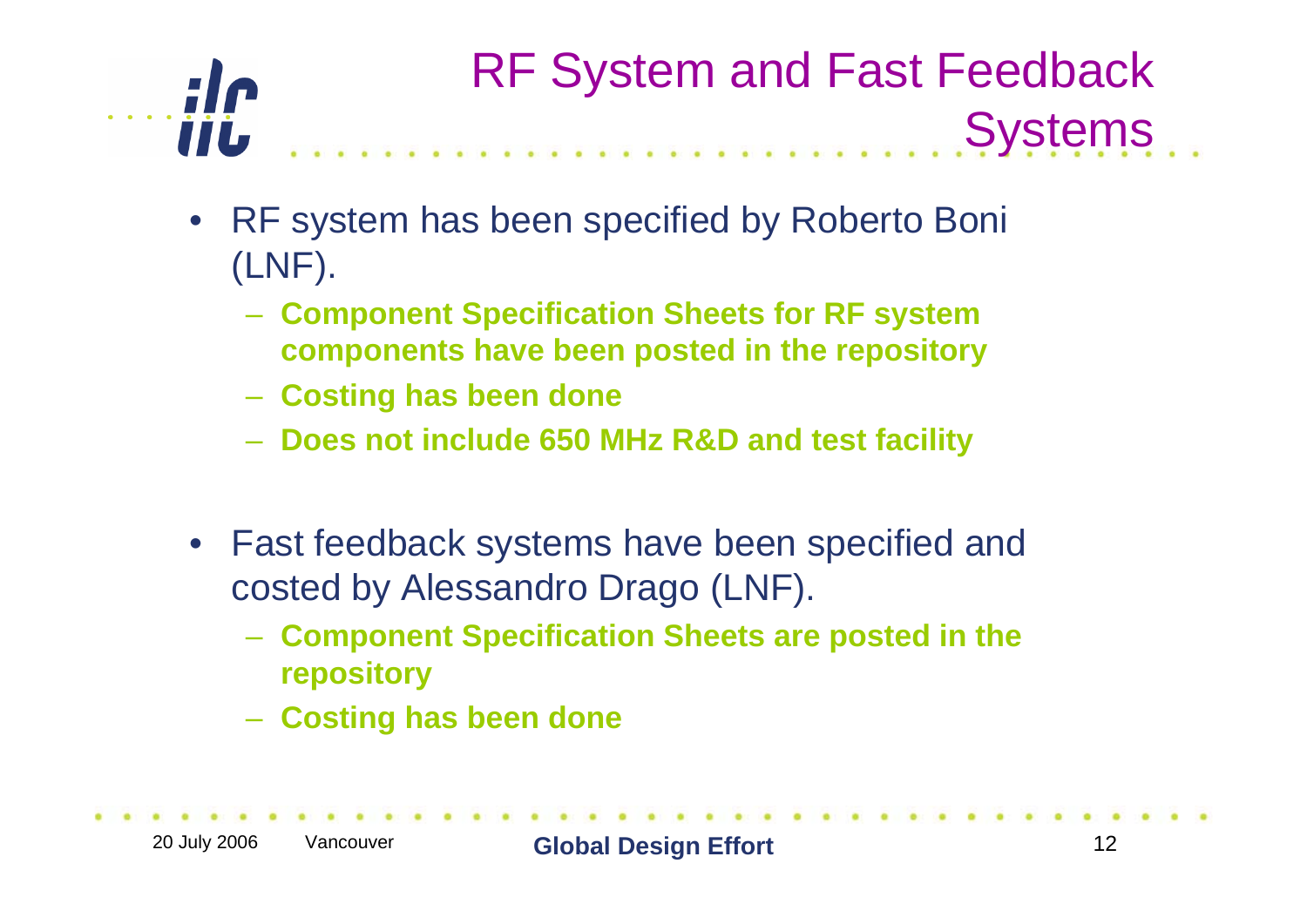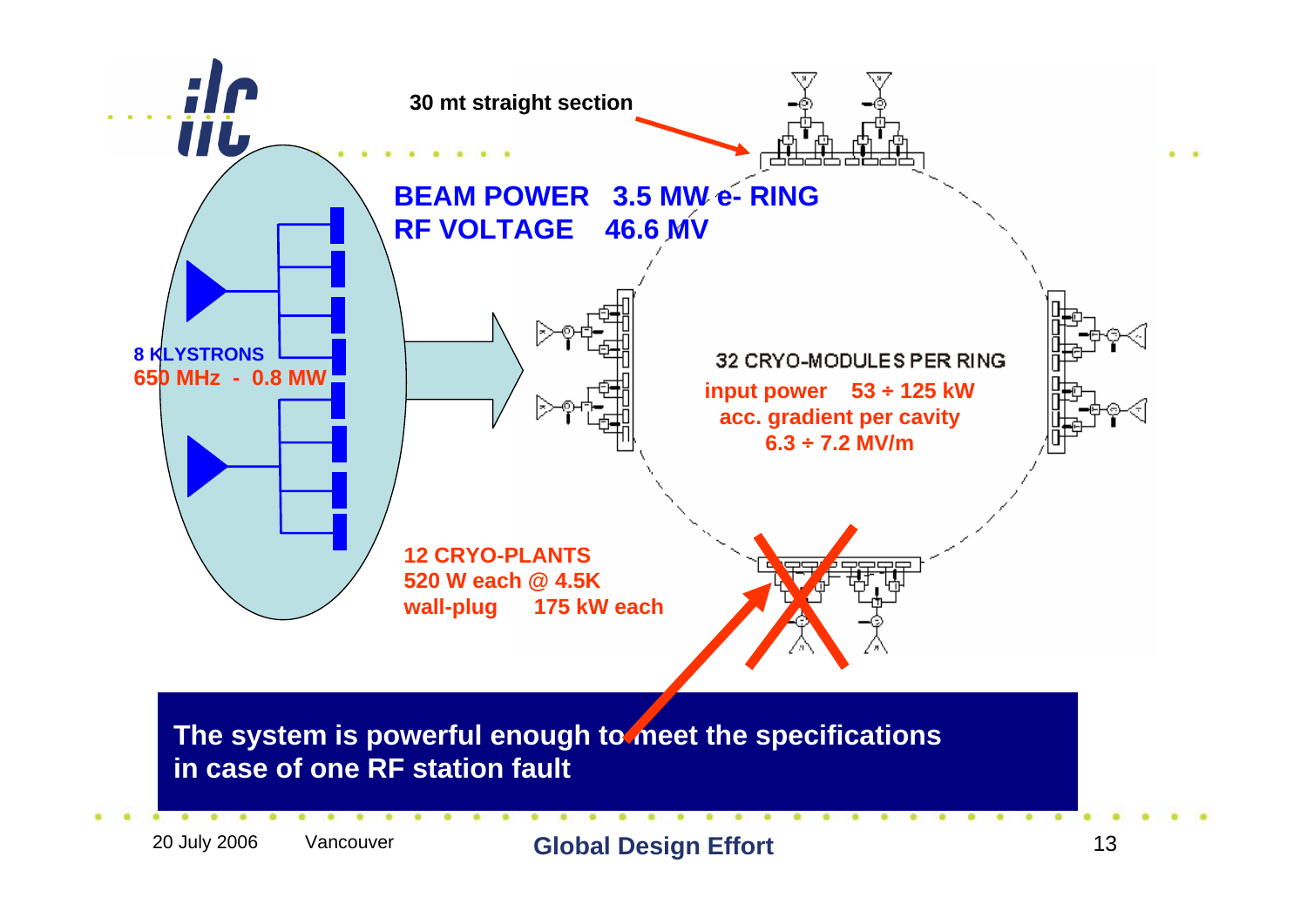

## Vacuum System

- $\bullet$ Vacuum system is being dealt with in two parts:
- $\bullet$  Arcs and straight sections:
	- **Relatively conventional: low radiation power loads, wide apertures.**
	- **Work is being done by Oleg Malyshev and Ron Reid (ASTeC, Daresbury).**
	- **Specifications and Cost estimate are based on scaling from existing machines.**
- Wiggler section:
	- **Rather more challenging: very high radiation power loads, tight aperture restrictions.**
	- **Cost estimate is based on a technical design developed in more detail than for the arcs and straights.**
	- **Work is being done by Steve Marks and David Plate (LBNL)**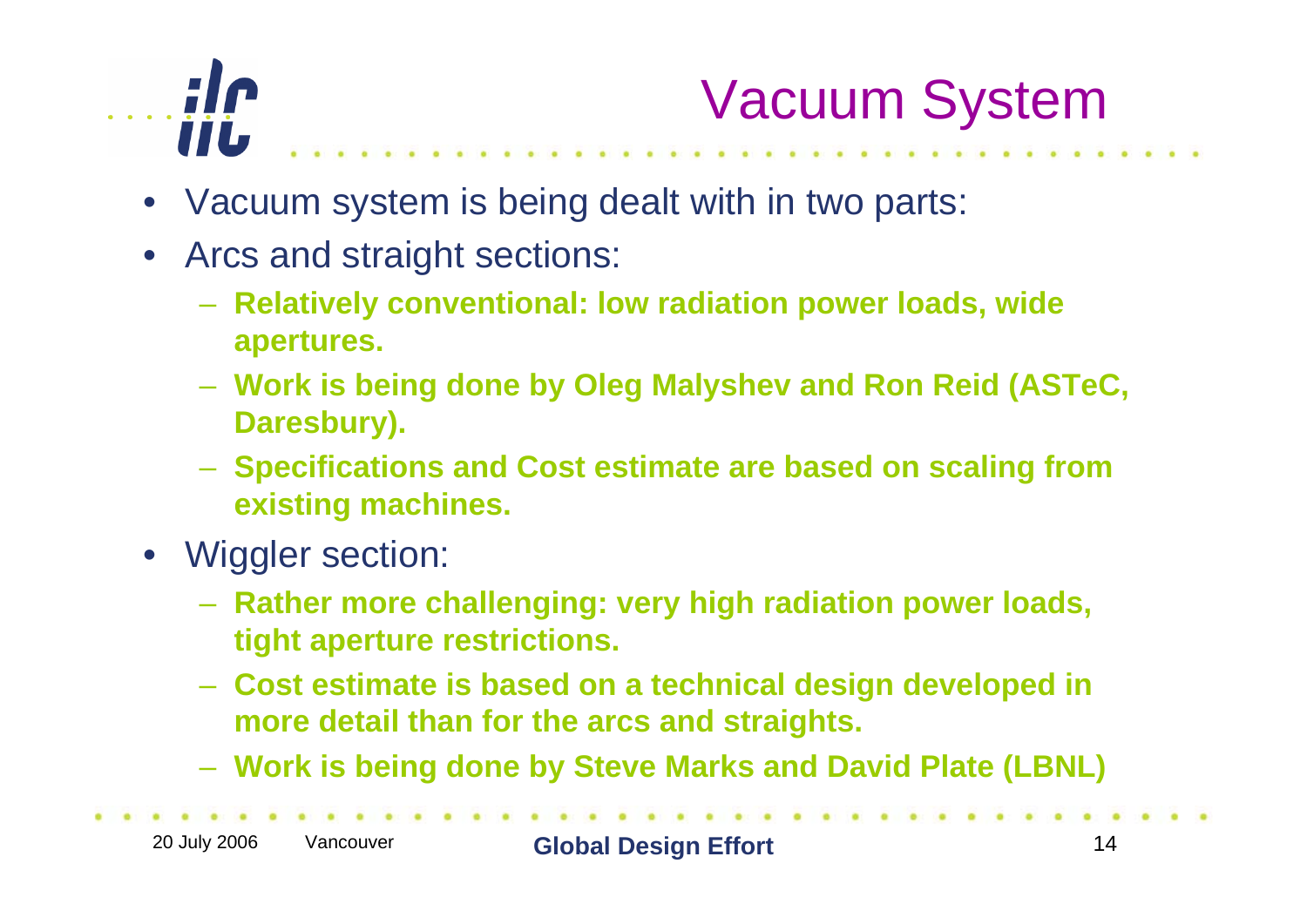#### Vacuum System and Electron  $\cdots$ ilc **Cloud**

- $\bullet$  Electron cloud studies are being pursued by several groups internationally
- Recent studies by Mauro Pivi and Lanfa Wang (SLAC) suggest that clearing electrodes could be an effective way to suppress the electron cloud, and may allow use of a single 6 km positron damping ring (rather than a pair of 6 km rings)
- Studies of clearing electrodes for suppression of electron cloud are still in a very early stage Nevertheless, we plan to discuss at VLCW06 whether to submit a configuration change proposal to the CCB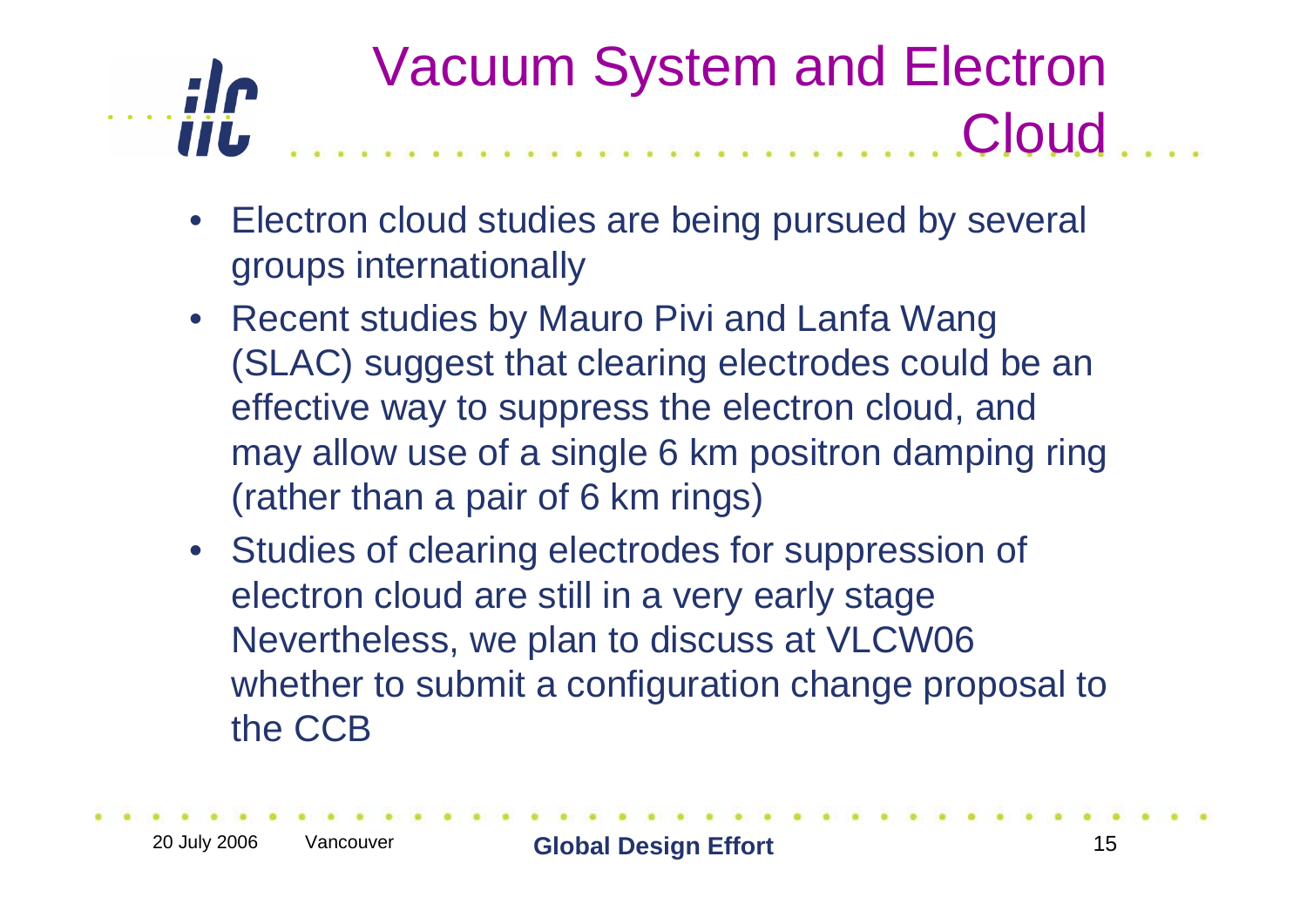# **Conventional Facilities and Siting**

- $\bullet$  Designs and (preliminary) cost estimates for tunnel are already available from Tom Lackowski (FNAL)
	- **Component Specification Sheets are posted in the repository**
- Specifications/designs for the access shafts are being developed by Jean-Luc Baldy (CERN)
- Power and cooling requirements are being handled by Emil Huedem (FNAL)
	- **Preliminary estimates for power/cooling requirements for RF system, magnets and radiation have been provided**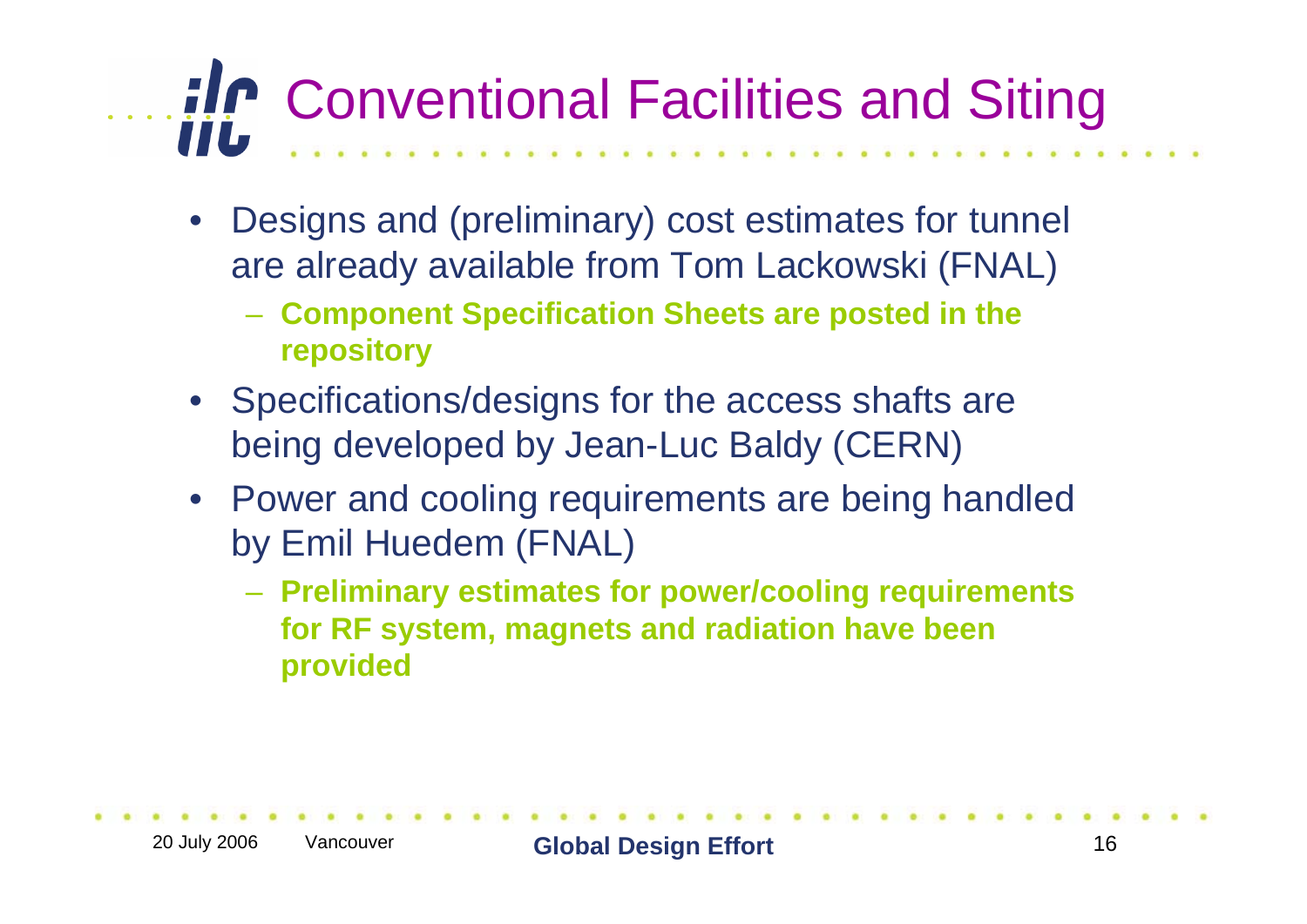### $\cdots$ ilc Injection/Extraction Systems

- Specifications and design issues for the injection/extraction kicker systems are being developed (Tom Mattison et al).
	- **Various groups are actively involved in kicker R&D**
	- **Cost estimates could be based on FID pulsers Continued R&D may provide better solutions**
	- **Stripline cost could be estimated from LNF kickers (scaling for the length from 68 to 30 cm)**
- Beamline design is in progress for the injection/extraction lines (Ina Reichel, LBNL).
	- **Layout and geometry requirements have been discussed with Conventional Facilities and Siting**
	- **Optics designs are being developed to match present constraints**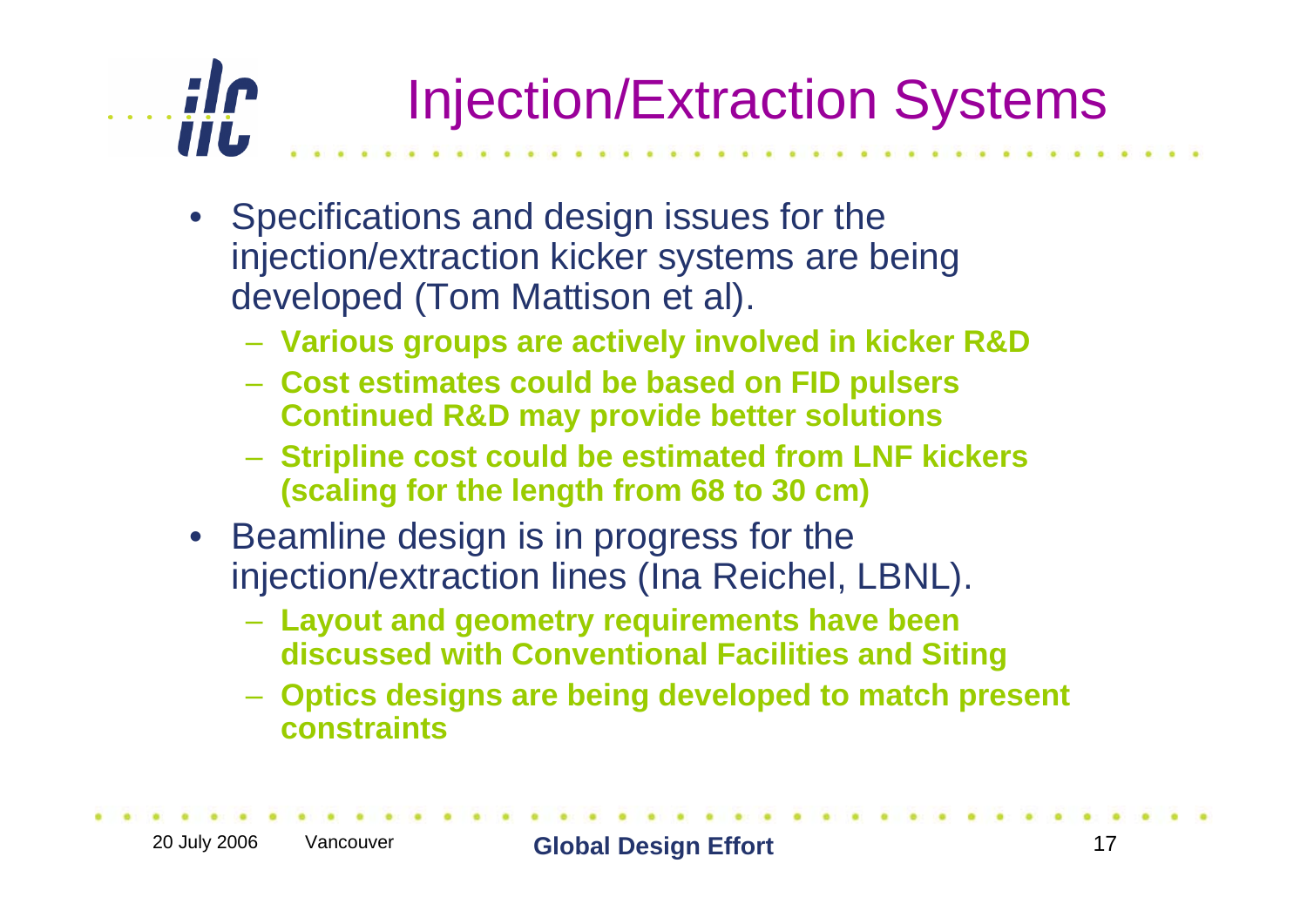



•Diagnostics and Instrumentation

- –**A list of the required items has been compiled**
- –**Main cost driver is the bpms that are a large number**
- –**Costing has been done**

•Controls

- –**A list of the components and the controls required for each component has been prepared**
- –**Cost has been evaluated**
- •A 45 kJ dump is specified for occasional beam aborts (not full power).
	- –**A possible location in the lattice has been identified.**
	- –**No optics work has been done yet, but there have been discussions**
	- –**Kicker design being developed**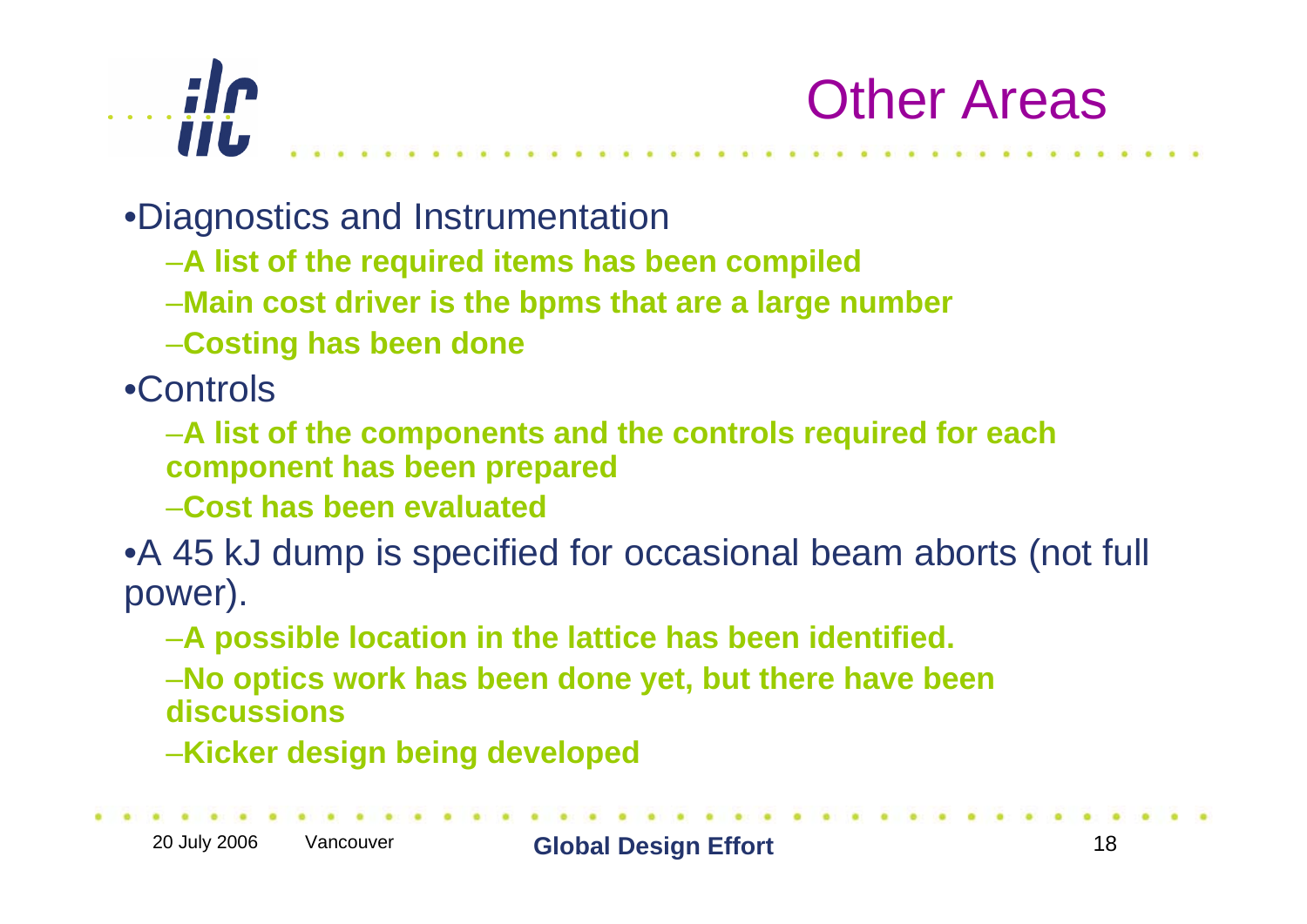

### Cost Distribution

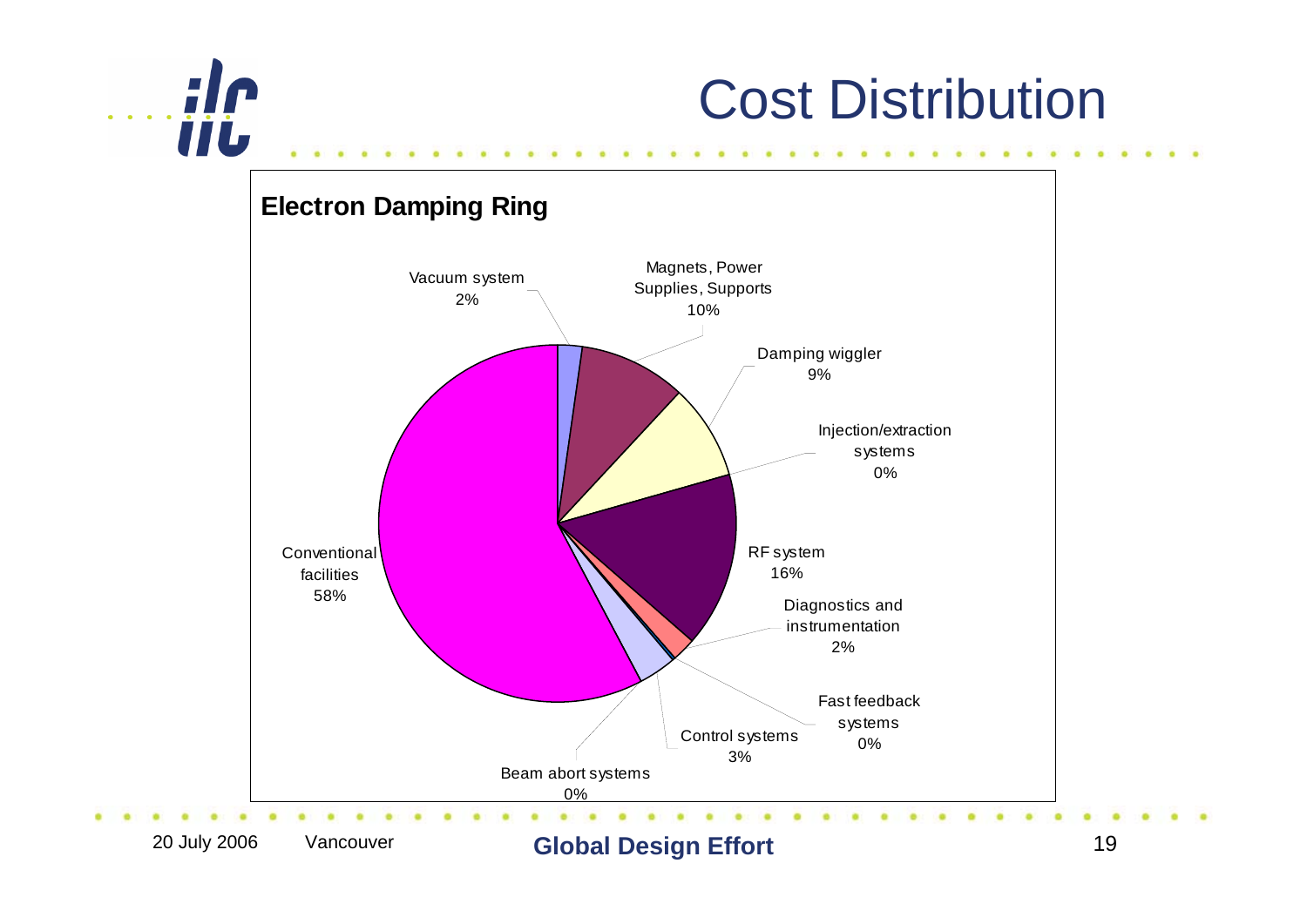

# Major Cost Drivers

- Conventional facilities 58%
	- **4 major alcove with 9 m access shafts**
	- **Tunnel diameter 4 m**
- RF system 16%
	- **High** <sup>α</sup>**<sup>c</sup> to reduce longitudinal instabilities**
	- – **Full current operation with one klystron station off**
- Magnets 10%
- Wigglers 9% (preliminary estimate)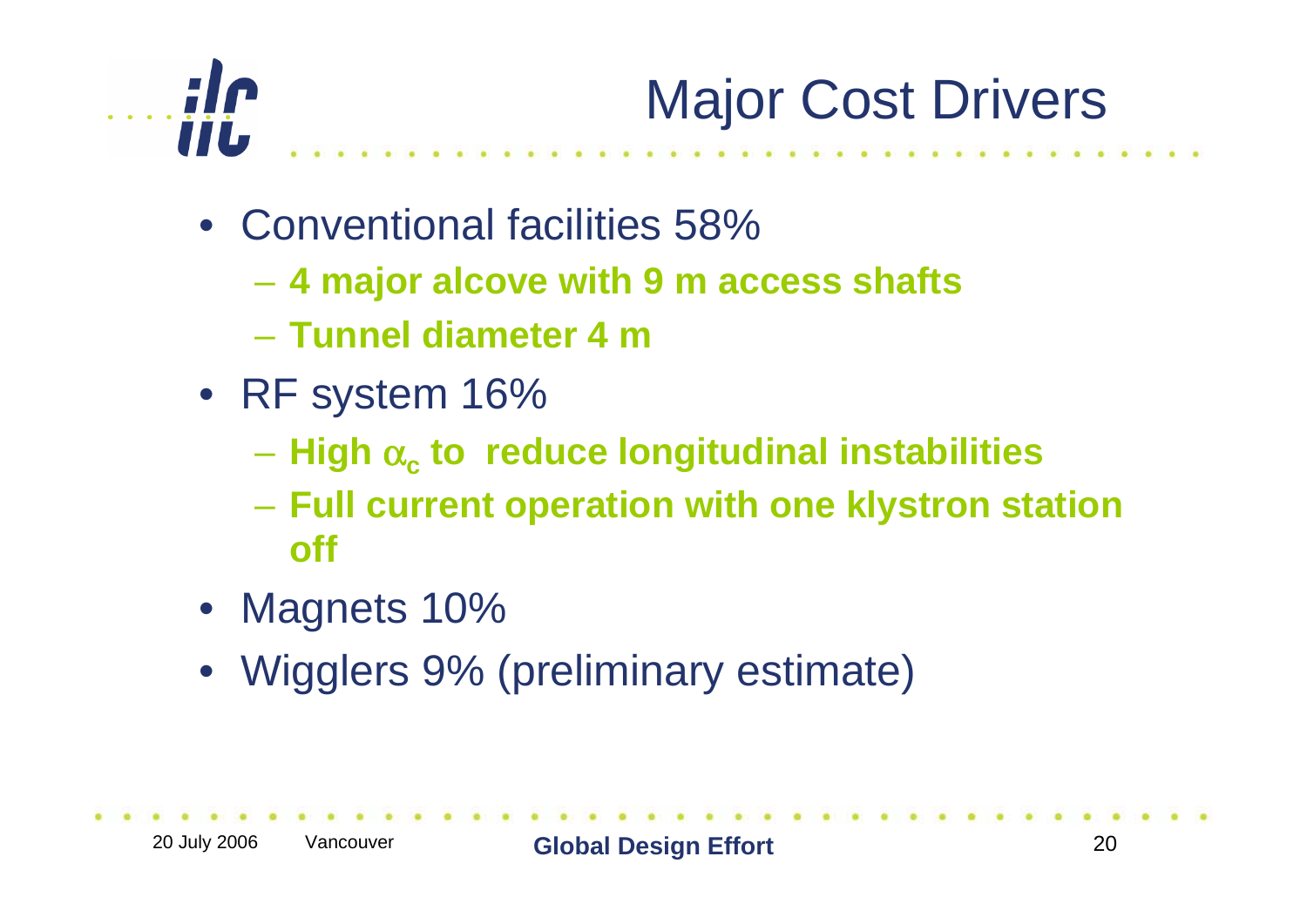### $\ldots$  ; i.e. **TIL**

# Cost Roll-Up Status

- Items costed
	- **Conventional facilities**
	- **RF system**
	- **Magnets and power supply**
	- **Controls**
	- **Diagnostics and Instrumentation**
	- **Fast feedback systems**
- Items partially costed
	- **Wigglers**
	- **Vacuum systems**
- still missing
	- **Injection/Extraction systems**
	- **Alterata Beam dump and abort line**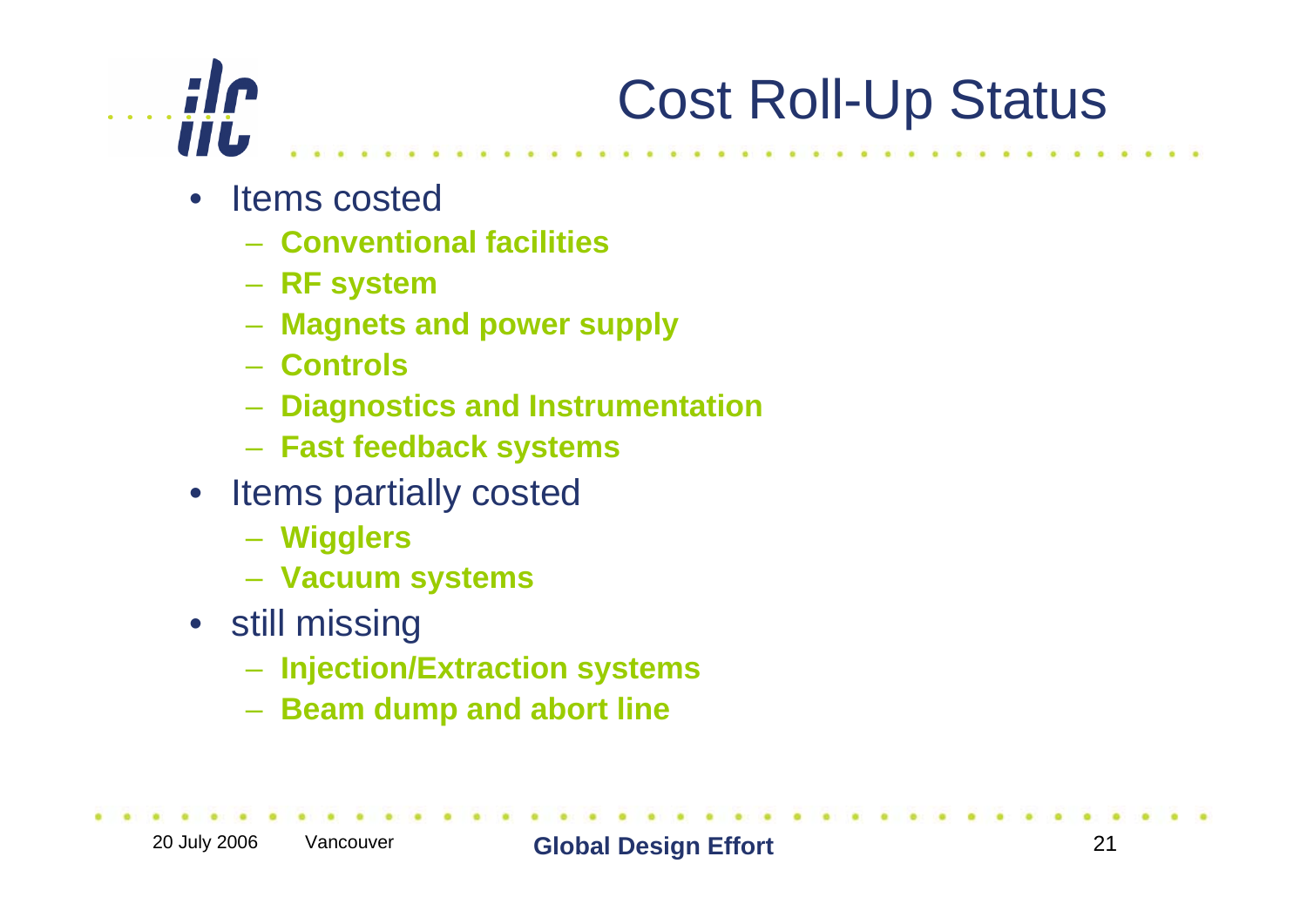#### $\ldots$ ile Possibilities for Cost Reductions iiL.

- $\bullet$  A major cost reduction would be to eliminate the second ring for positrons (20%)
	- **There is a proposal of using clearing electrodes to reduce e-cloud density in the e+ ring in order to allow the same bunch distance as in the e- ring**
	- **R&D on the clearing electrodes is in progress**
	- **The DR parallel session on Friday (SUB 207, 8:30** ÷**10:00) will be dedicated to this issue**
- Possible RF system cost reduction
	- **Reduce momentum compaction and RF voltage (< 9%)**
		- Risk for the longitudinal instability
		- Task force on evaluation of vacuum chamber impedance and longitudinal instabilities
		- Study 3rd harmonic RF system to reduce bunch length
	- **Do not require full current operation with one RF station off**
		- Risk for Operation and availability to be evaluated

20 July 2006 Vancouver **Global Design Effort** <sup>22</sup>